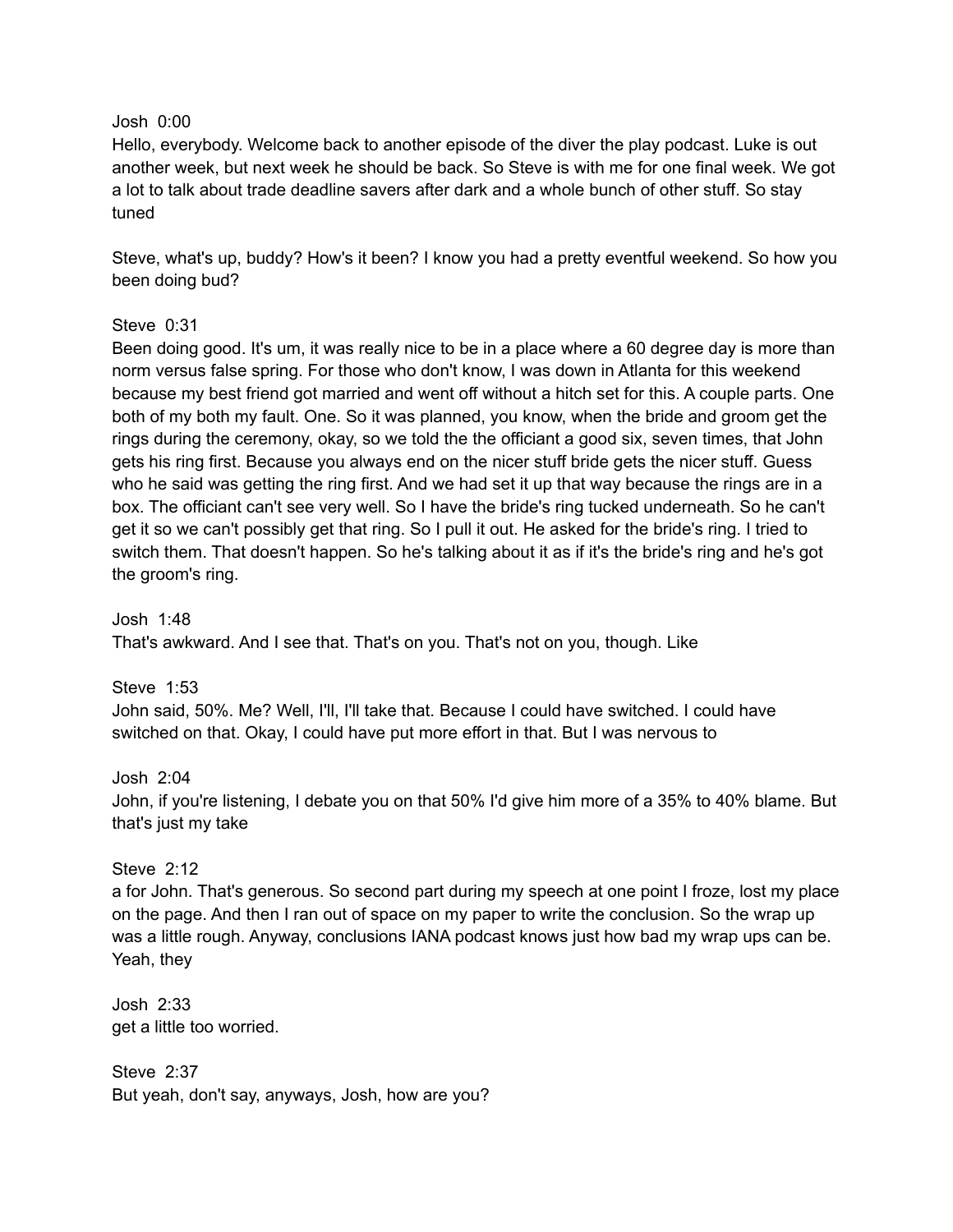## Josh 2:42

Oh, I'm in pretty good. I had a I've had a couple of days off here for the first time in a while I was. I did the math the other day. And before Saturday, the 19th. I had worked 10 days in a row, and that was terrible. But then I had to work Sunday and then I've had the last couple days off. Don't work until Thursday. So it's kind of nice to just get a little breather here. But able to get my ducks in a row. Like with podcasts everything speaking of I apologize for last episode, we said we were gonna put Jack bagels comments in there. completely slipped my mind. As I said, I've been doing a lot of things so forgot all about it. I'm sure you all heard the comments by then so shame. I'm sorry, but not sorry.

Steve 3:30 I need a bell shame.

# Josh 3:32

The shame Bell. Oh, shame. This time I will actually edit into sound effect. I'll put the bell in at the three minute and 32nd Mark just so I know where it's at.

Steve 3:42

Hey, we might be able to get sued by HBO. That'd be awesome.

## Josh 3:48

Okay, let's get right into it. As I said we had sabers after dark. sabers played Edmonton in a 60 or 61 loss. They played the Calgary Flames in a one nothing fluky overtime win. And then they play the Vancouver Canucks in a another overtime win. I think that one was three, two or 4433232. Okay, yeah. So let's start with Edmonton. I didn't watch this one as much. I it. It started out it looked abysmal. And I just didn't care to watch it. Not to sound terrible, but I just got a little frustrated with it. And plus, I was working in driving home and things like that. So I kind of missed most of the game due to that. But Steve, you said you watch this one more than the other two. So what uh, what do you notice about that game?

## Steve 4:39

That was painful. So this was the night right before my 6am flight to Atlanta. So I want to watch the first two periods. Luckily, our editor at die by the blade cover the recap because I was not conscious by the third period. I should have been unconscious by the second but I think force myself to watch a little bit more but that it just is one of those games they still got plane legs jet lag whatever you want to call it it is one of those games they just can't hack it and if you're not a really solid deep team it shows like you have to be on to be going against what admin sends what third in the Pacific now behind la so like they're playing well. They started hot when really cold and now they're getting hot again. So

Josh 5:34 I think we're actually waiting. I'm not sure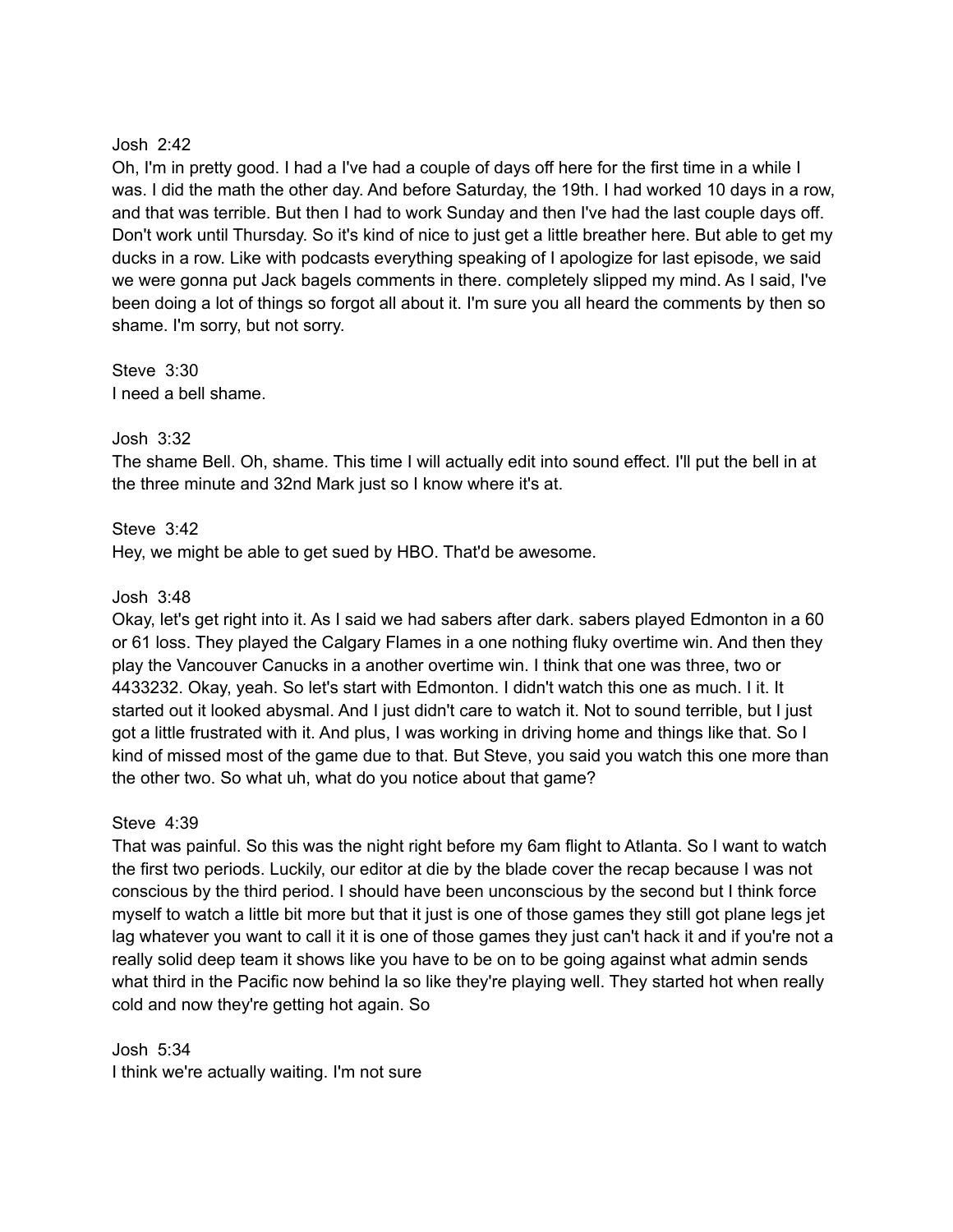## Steve 5:37

I think LA still had a while plus thing either way like a team I get team like that especially an offensive streaky team that's on. Can't exactly come with your B game when your B game is like a playoff teams D game turned into an F

# Josh 5:57

Yeah, that's that's pretty good way to put it and you are correct. LA is one point ahead of the Oilers pretty tight at the top of the Pacific except for Calgary it goes 76 la 75 Edmonton 72 Vegas 68, Vancouver, and Anaheim still kind of knocking at the door at 65. But it's getting a little distant for the ducks there but Vegas keeps slipping. Who knows? You know? And that's no I

# Steve 6:24

don't. I would see the ducks because the top three in the Pacific kind of have settled themselves. So yeah, the Ducks would be competing with like Dallas and maybe not Winnipeg, but Nashville for those wildcard spots.

Josh 6:41 And they'd be competing Winnipeg. Winnipeg got 68

# Steve 6:45

eggs or Yeah, I am legs. Dallas, I think is gonna make it. They're kind of you're not gonna go to Vegas. Yeah, I'm rooting for them to knock out Vegas for selfish reasons. But I also hate Dallas, so

Josh 7:06 Yeah, fuck Dallas. Sorry.

Steve 7:08 It's still not a goal. 20 How old are you? 2022 2323 years later, still not a goal. Yeah. Yeah.

Josh 7:19

Oh, for those of you that don't know the story I was I was born two months after the 99 No goal. So I was born into the misery and like like, like Bane and Batman, you adopted the darkness. I was born into it. I wish you adopted the misery I was born into it. Anyway, so yeah, bismal game there in Edmonton, but bounce back the next night against one of the best teams one of the hottest teams in the league, no pun intended the Calgary Flames. And, I mean, sure, it's a fluky goal from Paige Thompson to win the game but that was a good overall effort from the Sabres in a back to back against like I said the better team but one of the best teams in the league right now. Dustin Tokarski had a high rate highlight reel save on newly acquired I think it was newly acquired Kellyanne Kroc dove across the net made it all over all the NHL and sports net pages and stuff nothing on ESPN Of course. And like I said Taylor was in the right place right time Markstrom mix plays the puck and Mark Simpson fantastic lately and just didn't look like he could control the puck that well that night outside of his own crease so Thompson recognize that and pressured the guy and honestly he almost missed because how tall he is but there was it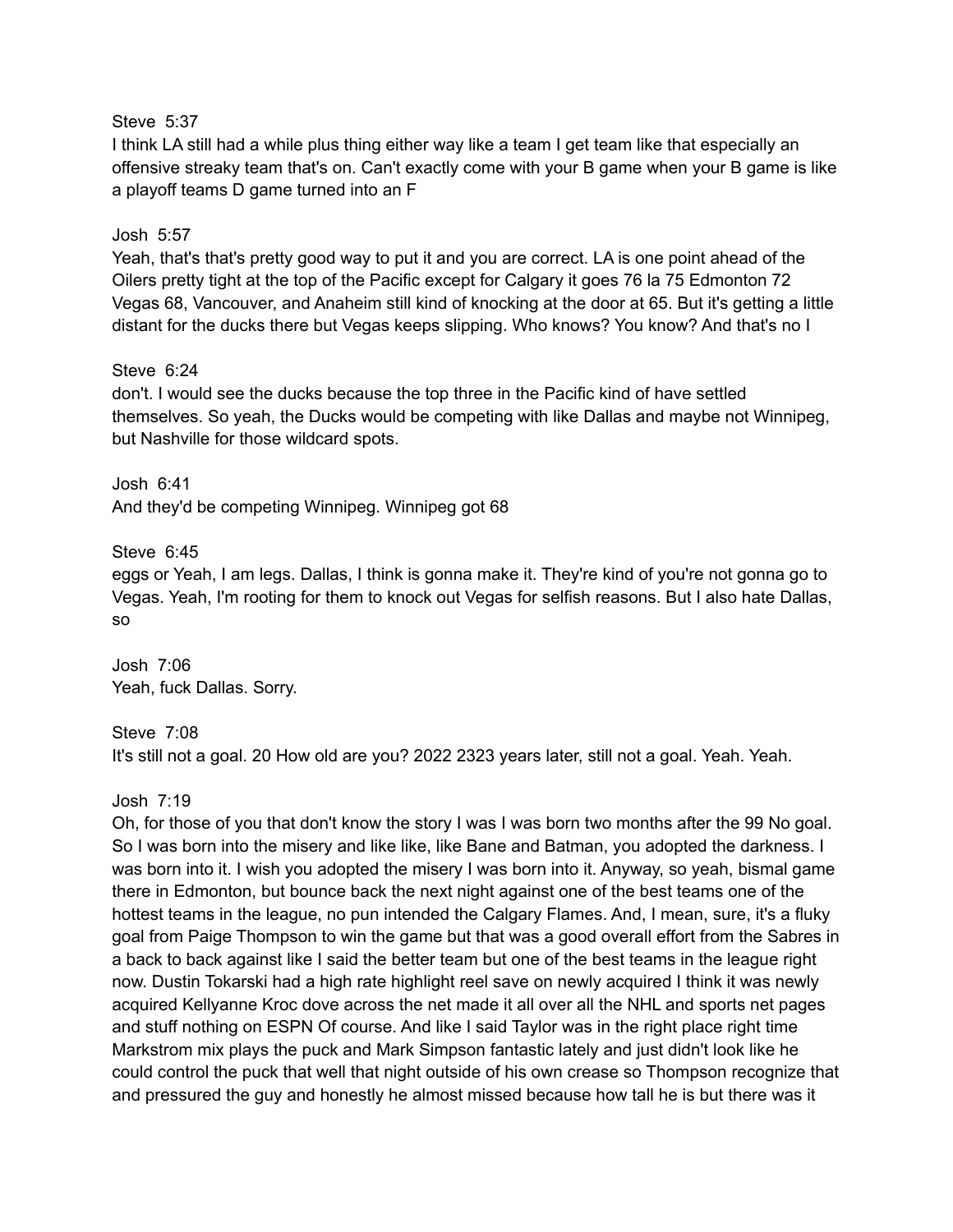was a great great finish thereby him and good overall effort from the team. Like I said, after the night before.

# Steve 8:51

If you told me the Sabres would score one goal against Calgary and a back to back situation, I would have believed you. If you told me that Tokarski was in that and we would only score one goal. I would have believed you. If you told me that we score one goal in overtime. And that's the game winning goal. granted by rule if it's in overtime, it is the game winning goal. But score one goal and Tokarski pitches a freaking shutout against the flames. I would have called BS on that. But here we are.

# Josh 9:32

Honestly, yeah, I mean that and that was the Sabres first shutout since 2019. Oh my gosh, Brian Duff tweeted that out after the game 117 games between shutouts for the Sabres Actually no, I think was it but no, no, no, it was 174 I believe actually. Because that's that's more that's more like time correct. I think

Steve 9:59 I'm not even Man, I'm just impressed.

# Josh 10:03

Yeah, no, that was it's Hey, good for him that and Tokarski is only the third Sabres goaltender to get a shout out against the flames. Steve Can you name the other two this year

Steve 10:18 to get shutouts against the flames

Josh 10:20 no all time only only say right over the Sabres. Yeah.

Steve 10:25

Patrick yep so one more I feel like saying Miller would be too easy so that's gonna be the misnomer. I'm gonna say it's not Miller. It's not Mika Noren it

Josh 10:41

your weight actually, you're right. Let's go. Let's go. I was like, You're close. And I'm like, wait, no, you're right. So here Yeah, I got the I have the tweet. Brian's up through the first shutout for the Sabres since the 25th of October in 2019. They had gone 174 games that one only three savers goalies have posted shut out in Calgary in Calgary. I don't know if it's all timing. It's flames but in Calgary, Patrick Norn and Tokarski.

Steve 11:17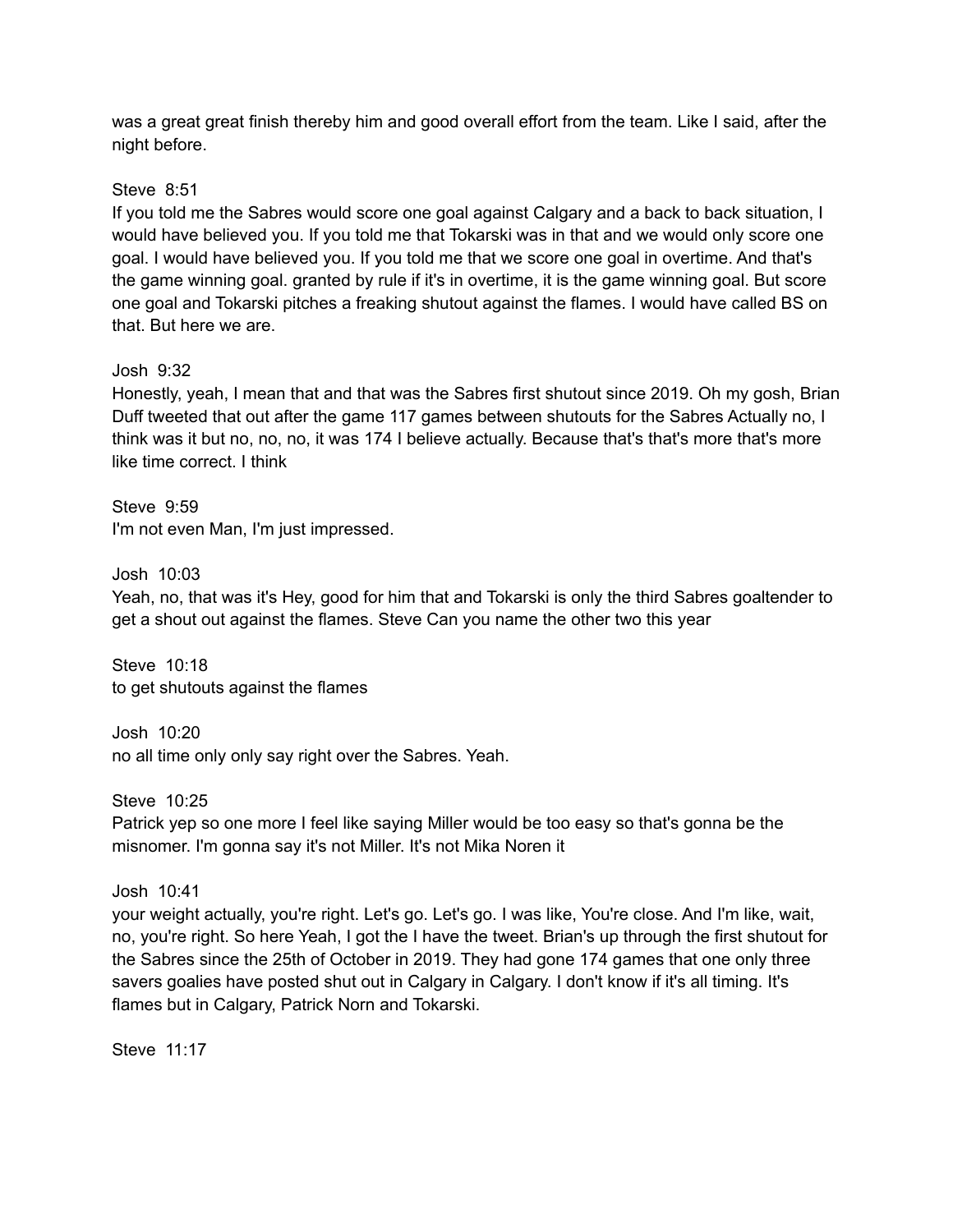Wow. And good for one. I didn't see that because I was in full wedding mode that night. So I definitely didn't see that tweet. And I'm not i i swear on the two CPA exams. I have passed that I did not look that up.

### Josh 11:33

There's also a tweet from him more shutouts. That's most one nothing wins by Sabres goaltenders in regular season only hashtag has eight. Miller has seven. And Roth has four and an N RAS for all of N routes Sabres shutouts, or one nothing wins. Good for shout outs as the Sabre and they were all won. Nothing wins. Wow. Yeah. Tokarski has,

Steve 12:00 I think he got a bad rap.

Josh 12:01 He's over in Sweden right now. He's actually still playing. Yes,

Steve 12:05 he's solid goaltender is just the new fad of having these massive human beings with almost cat like reflexes. Unless you're Devin duveneck. In that became a fad and all these smaller goaltenders got overlooked. I think Amroth had a little more to give by the end of his career.

Josh 12:24

Yeah, I think so too. But, you know, it's how the cookie crumbles. And here we are still looking for a goaltender.

Steve 12:33 What was that word? What crumbles?

Josh 12:35 The bougie? Cookie?

Steve 12:37 Yes, the cookie. But when you listen to that back, you're gonna laugh.

Josh 12:44 Okay. I might fumble my words.

Steve 12:49 slurring your words there.

Josh 12:52 No, Steve. I was trying to say the word. That's how the cookie crumbles. You know, the like, like, what? Anyway, alright, so I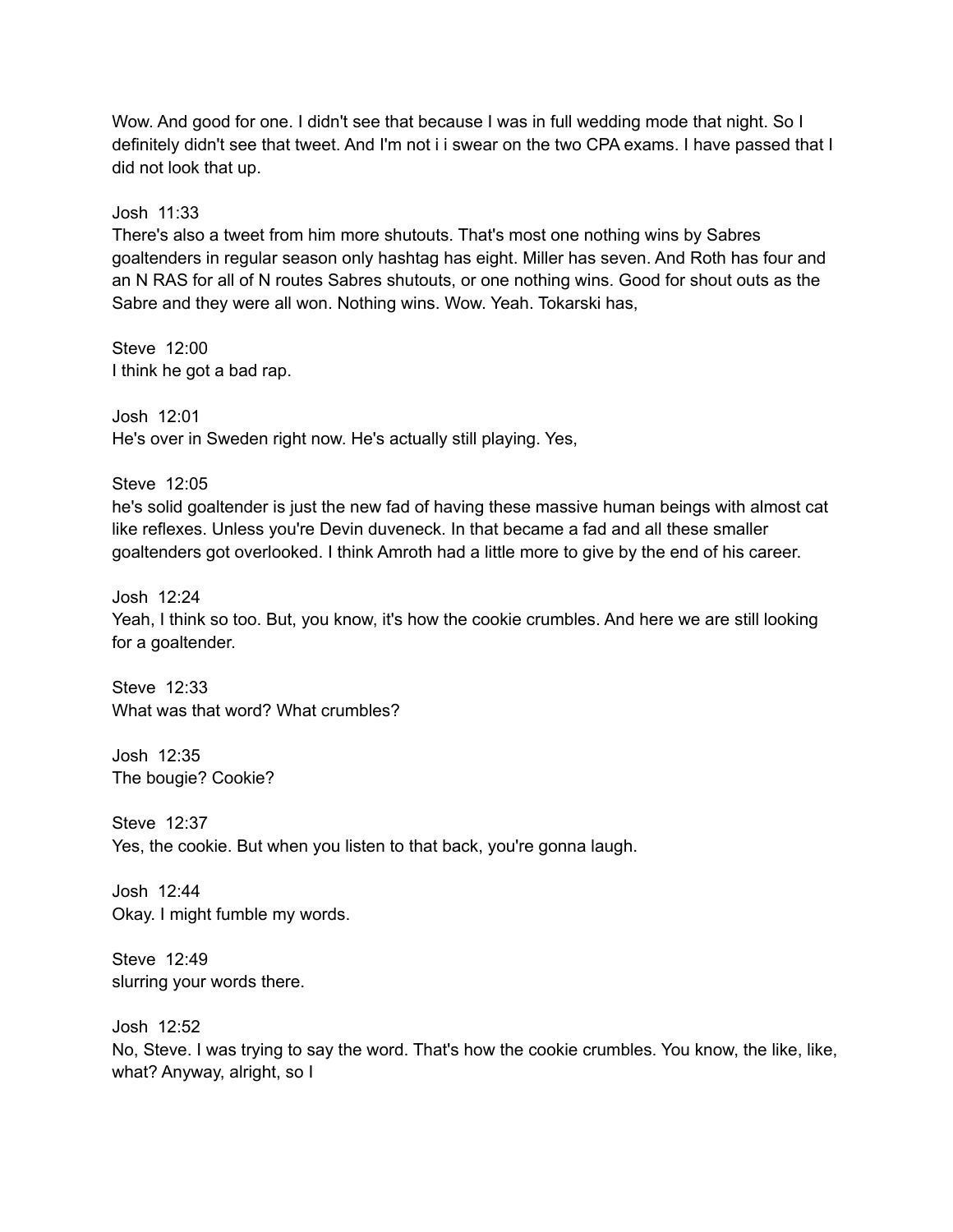### Steve 12:59

can do that voice I would be trying right now. But I'll spare you guys that.

### Josh 13:06

Anyway, so one more game to get to and then we'll get into trade deadline day was really exciting. We all know that. So they play the Vancouver Canucks on Sunday. Darlene looked like, draft your Darlene. I mean, it looked like he was back over in Sweden dangling 40 year olds in the Swedish Hockey League with frolunda I I don't know if that's just a fluke II game where he's really really good because he's been really solid these past like couple months, I think compared to the beginning of the season. But last that that last game, he was on fire, I mean, scores the game winner looks defensively sound in his own end. He's dangling people again. He just he looked fantastic. I don't know if you got to see much of this one to Steve. But I think you're gonna wish you should have or you're going to wish you would have if you see if you saw like the highlight reel that the nhl.com usually puts together. But that game was was great. I mean, it was a late night game and I was awake for the whole thing. It was entertaining as hell.

## Steve 14:13

Well, my flight was at 10:20pm. So I was hoping that one of two things would happen one I would have Wi Fi so I could watch the game or be I would get have a charger in there and be able to watch somehow, neither of which came to fruition. So I ended up watching God knows what. Oh, I think 21 Jump Street. So good luck when we landed and I finally get service back. It was overtime. So I got to see the overtime. Meanwhile, this is like one almost 130 in the morning. Right. And like, my girl sitting next to me and she's basically conked out we've been up all day, just brutal so I'm watching the game and Dali made that nasty move to the middle and scored the game winner. And you know I started celebrating or is very very very confused and what was going on. But yeah, I at least got to see that goal and from whatever everything I've seen all the highlights and what I could pick up Dolly's finally starting to feel it, because he always had the talent that we always heard he had the talent. It was just, when is it gonna come? So what I think is, it's all in his head. So you need you need a hype man behind him. You need the NHL version of DJ Khaled to just be shouting stuff at him in a positive way. Alex thought we need I'm not gonna lie that probably has a lot to do with it. Because talk it been in the playoffs a few times. Like he comes in even though he's not that old. You're younger than me. He's, uh, he comes in with some actual experience and you'd be like, Dolly like, brass. You're nasty.

## Josh 16:13

Your Victor Hansen said that about him. Victor Hedman is one of the best defenseman in the league. And he's saying, Yeah, I see myself in him. Like, holy shit. That's a that if that isn't a compliment. I don't know what it's like.

## Steve 16:30

He said that, but Ralph Kruger was our coach. So I think it went in one ear out the other and principles were jammed through his ear hole.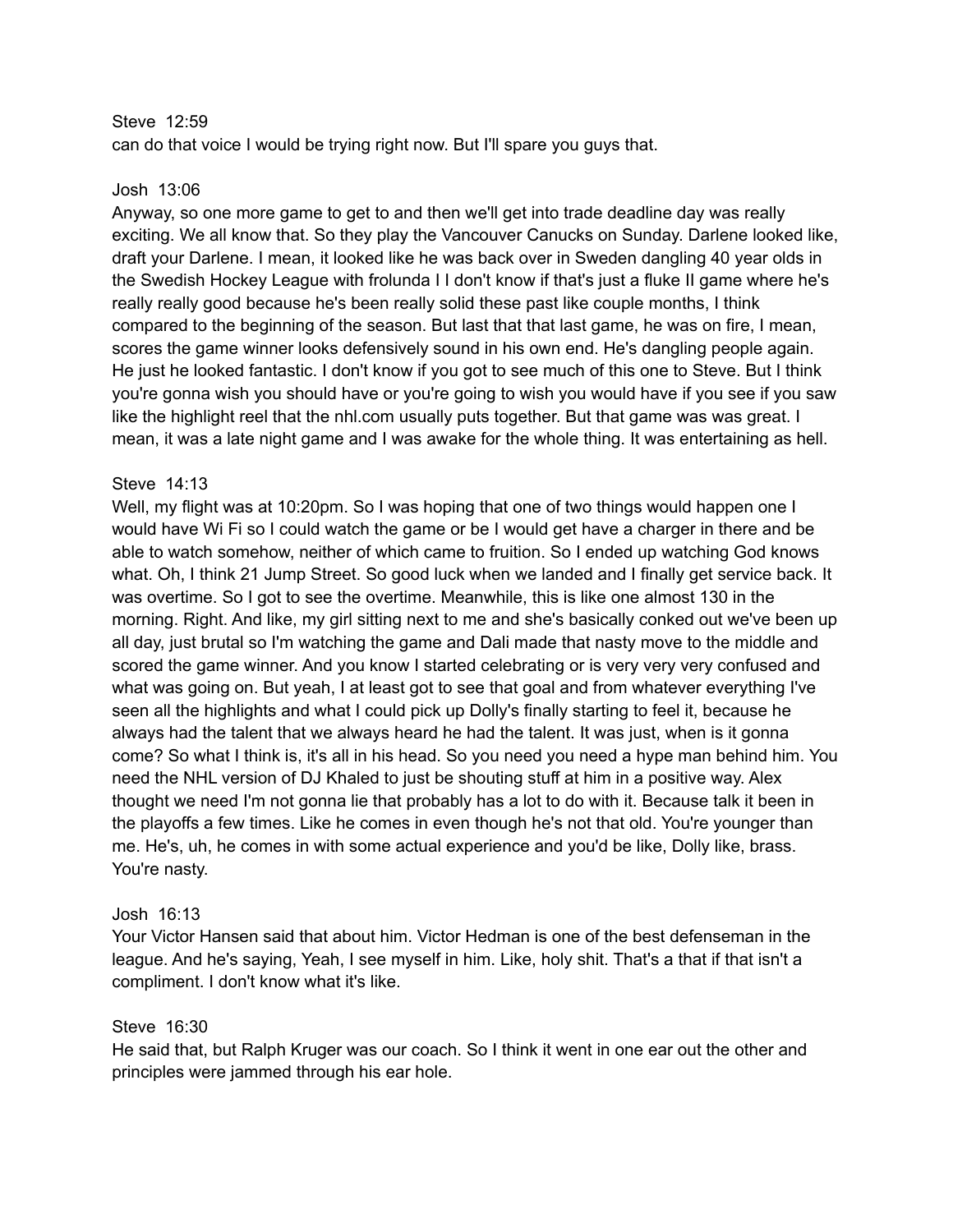#### Josh 16:40

Yeah, that's, that's the other thing. I think that that Darlene is finally recovering from the Kruger effect. I think that the two I think that he's finally gotten over all the issues, they're very starting to anyway. Um, but one one quick thing that I want to mention or tooth two things real quick, before we get into trades, one, after the Calgary game. I don't know if you saw the video, Steve. I retweeted it. But Don Granado I don't know if every saber or every NHL coach does this. But Don Granada waited in the tunnel. And high five and patted on the back. Every single guy that walked down the tunnel, every single one. Like usually coaches just leave right off the bench go to the locker room. Now he waited in the tunnel. And he he high five and pat on the back every single one of his guys. That was great. I love to see that. I know. It's such a little little thing. But I've never seen a Sabres coach do that. And I've never seen an NHL coach do that unless they just haven't had the video like that. But that was fantastic. And I love to see that sort of thing. I know. Like I said it's really small. But small things lead to big things. Another thing that's really small and kind of stupid in some people's eyes, but after every when that big Hawk that that Big hug that Alex talk gives Greg Anderson or Dustin Tokarski. That's just awesome to see. That's like, it's like the Linus omark Jeremy swayman hug in Boston. It's just like, it's it's a fun little team thing that they all do together. And like, they do it every time. It just, it's, I don't know, maybe I'm just buying into it too much like everyone else's. But I just love to see that kind of stuff. And it's really, like, makes me really hopeful that maybe this this is the time that we can actually say next year will be different.

#### Steve 18:28

Now this absolute it's absolutely a positive sign in that. They don't just say Yeah, we really like this is a close knit group. Like it's one thing to say it but we're actually seeing it. We're seeing the excitement in the players. Like it's not just, you know, you see I call Orion hard after the games like yeah, you know, are really close team and you know, it's nice to get the win. Or they get a goal and it's all business like it's like no like you're playing a sport for a living. Something we'd all kill to do. Like let's see some excitement. I want to see the Jeff Skinner smile. I want to see the tuck hug. I want to see that sort of shit. To see my coach that excited about a dub that really meant a lot to the guys. That is important. And you said little things lead to big things. I was something that I was taught as I was going through juniors and crap and it it matters like going from a team that really stressed doing all the little things right? And then when you go into a team where that's not stressed that's how you have letdown games. That's how you have a toxic environment. That's when you get disgruntled players. It it's net not usually one thing that takes down a team. It's a lot like the tenure of Jason bottle. It's death by 1000 paper cuts. And in his case, one giant mistake that has been salvaged by the complete unicorn that is staged Thompson that center

#### Josh 20:01

there's another giant mistake and Brandon HAGL but that's besides the point um

## Steve 20:06

I see since I'm filling in for Luke I'm not allowed to get super shouty that is what what I've been told by our non producer. So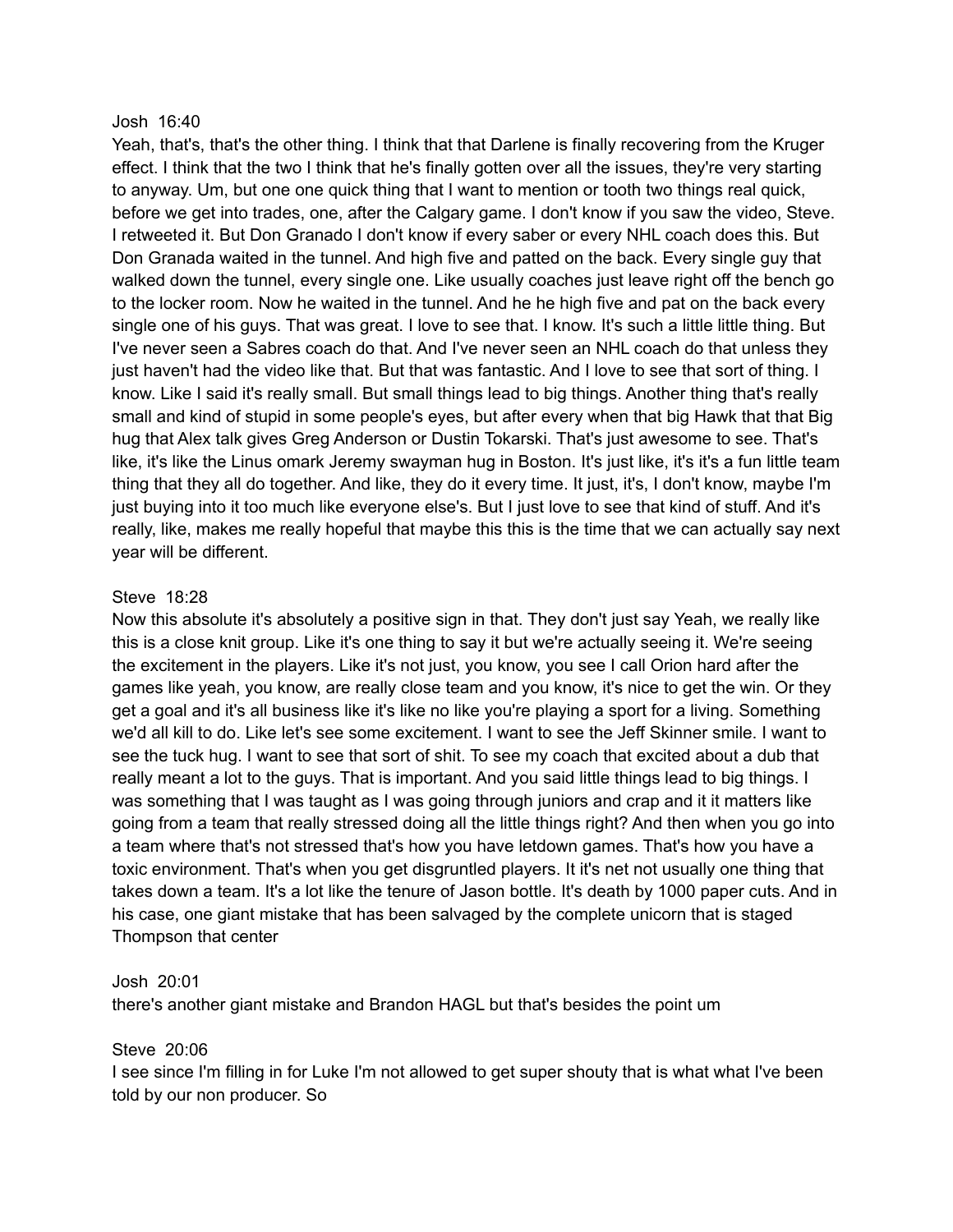# Josh 20:17

anyway, what what's my title exactly then if I'm if I'm not a producer?

# Steve 20:23

Well I'm just saying there's not a person in my ear besides you tell Oh, shut up. Shut up Steve stop yelling because the brand Hegel thing makes me really angry. It is the biggest self own that you could possibly imagine.

# Josh 20:39

Not Not only does it make me angry because the Sabres had him at one point and then just kind of squandered the opportunity but also makes me angry because there's a lot of pieces for just Brendan Hegel. Like it's just like I don't I don't see where Chicago's rationale trading him is because that is a piece you build around if you're starting a rebuild and to I don't see giving up that much for him from Tampa side of the board because like Tampa gave up two first Rounders and, and one really good prospect and another pretty good prospect like Taylor radish, I think is going to be a very good impact player for Chicago. And those two first round picks are basically second Rounders because Tampa Bay is still going to be a very good team for the next two years. So that's my little NHL trade rant. Um, yeah,

# Steve 21:34

two things there one, I think Bruce was that great of a GM he's kind of riding off of iser mins coattails who built the team and he's made a couple of good moves, but the best one being letting cooter off hats timing couture off surgery. However, cost controlled production. It has a lot of value, Andrew, in that case, I think it was overpriced, but you had to blow his socks off to get him out of there because Hegel was part of pool Chicago wanted going forward. He sets the timeline of when they're going to be good next, hopefully, and they they really wanted them when you really want them you go get them. Exactly. I think he was worth more of an ELC contract than Dalton Smith. But that's why Jason Botterill is over there ruining Seattle.

# Josh 22:33

Oh, let's let's also talk about them for a second trade deadline before we jump into savings trade deadline. They're literally sending back every one that they picked in the Expansion Draft. They send back Marcus Johansen they send back Mark you're done. Oh they send back hell yarn Croc well, they'll send back Kelly yarn crock, but they trade away Cal yarn crock. Um, who else did they trade? Oh, God, I can't think of the other ones. They but they're like undoing the the Expansion Draft pretty much. So. I mean, I guess

## Steve 23:04

trying to jeer Donal, they they don't seem to have a plan. No. Like what what is their plan if they wanted to gather a bunch of guys and then flip them for assets? Why wouldn't you take a guy like Tarasenko who you could have grabbed and then flipped for at least a first round pick and a good prospect. I think that's wildly more valuable than having VINs done on your blue line. And I'm big fan of his right but I still think he's a third pair defenseman, maybe a second pair.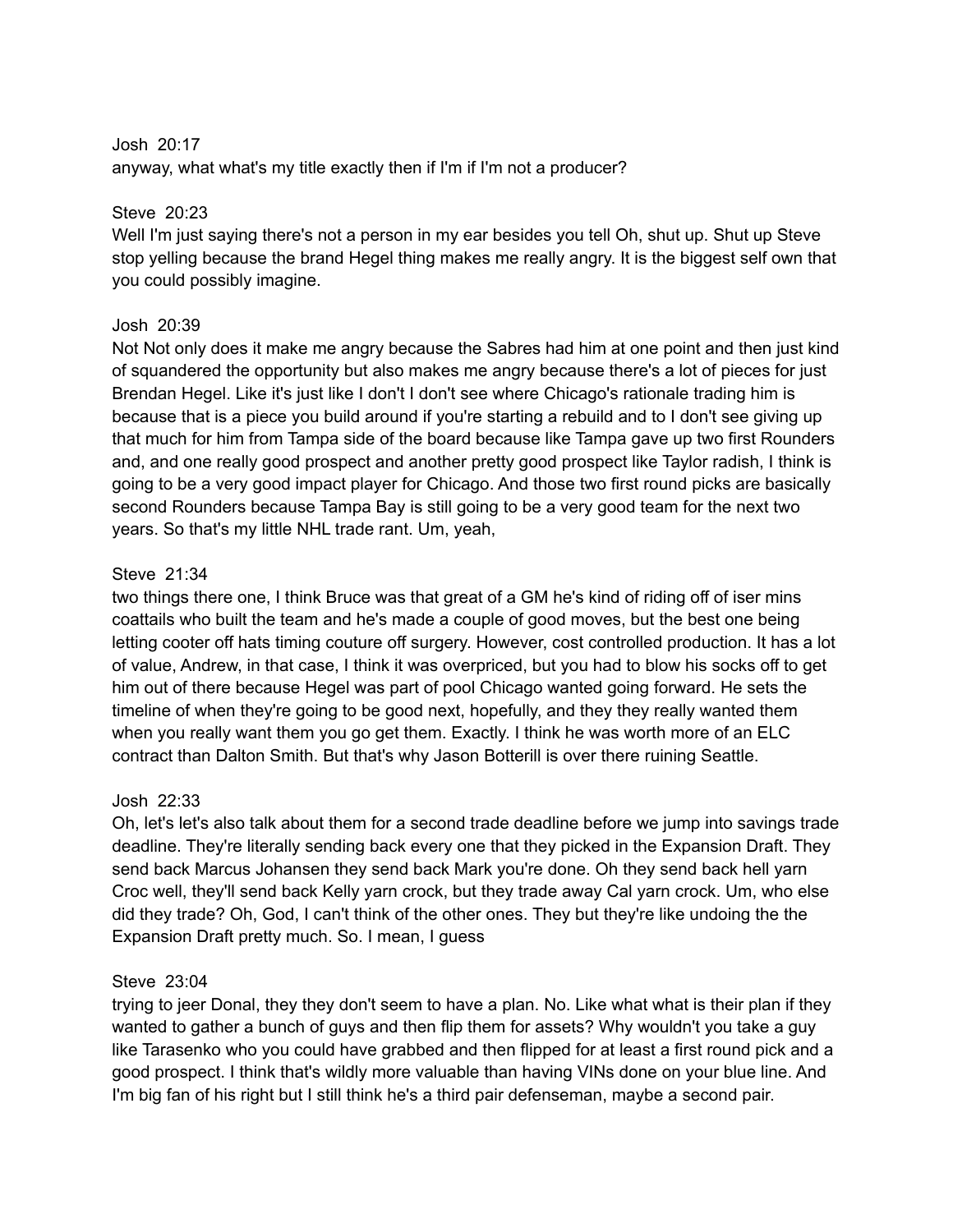Josh 23:36 I didn't notice this but they traded Mason Appleton back to the Winnipeg Jets

Steve 23:41 for third round pick and I'm sure they're asked

Josh 23:43 for like fourth round pick.

## Steve 23:46

Stuff. Fourth, I'm sure they're asked him for like a second a second plus, to not take him in the first place. And now they're netting a fourth round pick. Like you could have had some good players there. I don't think cop was available. But I think it was either Appleton or was it Demello was the other guy? Yeah, I think it was the other guy. Yeah. When we were talking to Chad on our other show us like yeah, Demello was a slam dunk. He's a great D, like cost control does have drives play all that stuff. And so instead they just get end up with a fourth round pick.

# Josh 24:23

But now look at it this job. Good job, Seattle. Now look at it this way, though. They do have a first rounder in the next three years. They have four second Rounders this year, three next year and one in three years. They have a third rounder. They have 3/4 Rounders, a fifth, a sixth and a seventh in this year's draft. So they have 1-234-567-8910 1112 picks in this year's draft. Seattle a lot of

## Steve 24:53

it's a lot of darts but he could have had more and yeah, two things about it. One they don't have a plan. It goes into my theory that one round Francis is overrated. And Jason Botterill is not good at his job. And too, which leads us into our next little segment here. It was wasted potential. Seattle could have done a lot more if they had a more coherent plan. And we're better at executing. However, that brings us to a very quiet night for the Buffalo Sabres.

# Josh 25:27

Yes, it does. So what we're gonna do here is, since there was basically two sides of this coin, there wasn't much that this there wasn't, there's only two things that savers could have done one exactly what they did doing nothing. And two, they could have just had a fire sale and sold off a lot of different pieces that are going to be uof phase, and even an RFA or two here this summer. So we're gonna kick this thing off in a little bit of a debate sort of style. So Steve will be on the side of there should have been a fire sale, and I will be on the side of they did the right thing. So Steve, do you want me to start off or do you want to start,

## Steve 26:07

I can start so and what we're going to be doing is going through the arguments kind of explain the situation and then we'll go into kind of where we fall. So we'll give you the two poles and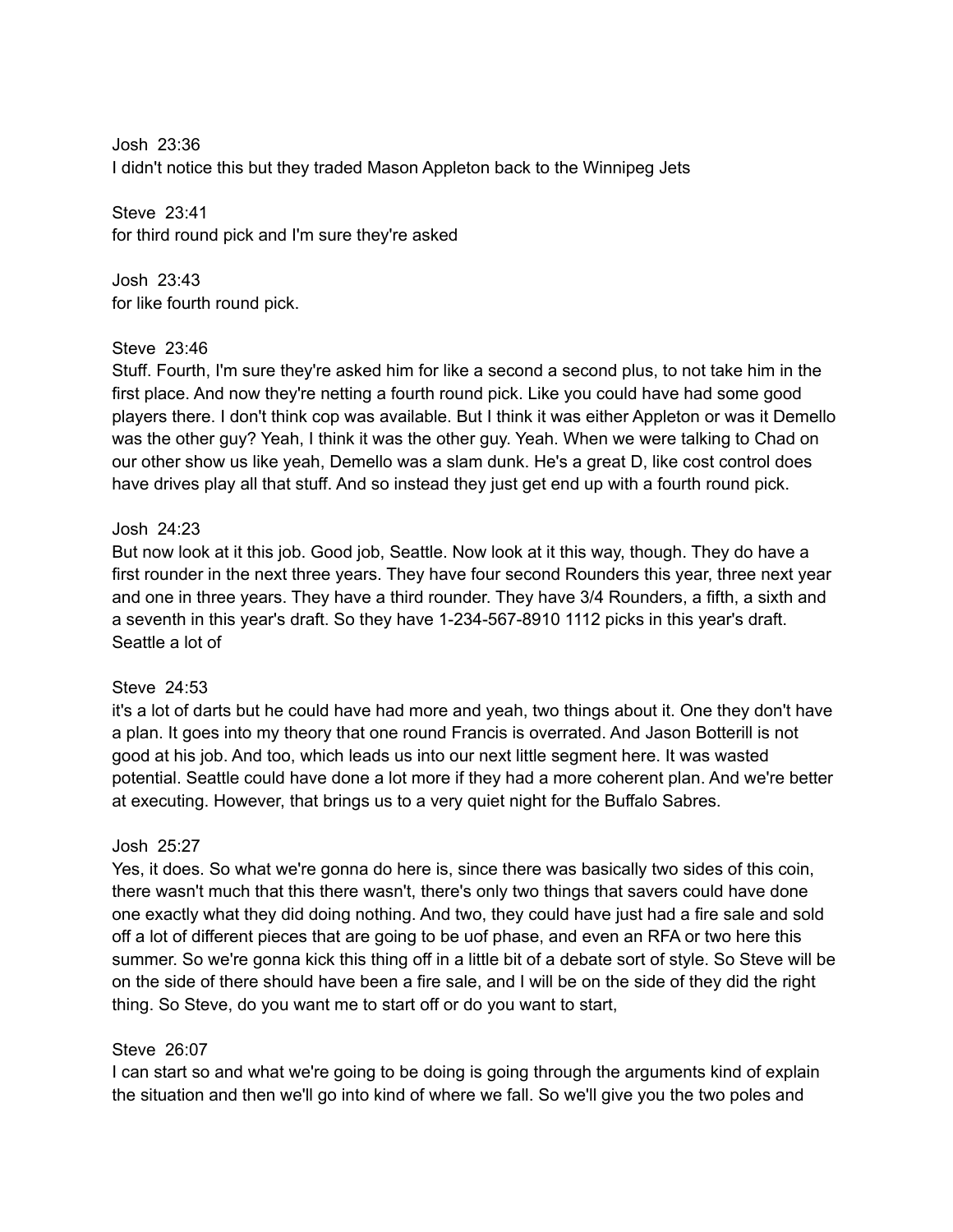then we'll see if we end up near the equator or down by Antarctica. So the camp that says, Kevin Adams completely blew it by not moving guys, this is the general argument here. So you've got at least four to five unrestricted free agents on your roster that are not going to be on your team come next year. Most likely, you're looking at Cody Eakin you're looking at Collin Miller, you're looking at maybe a mark Pesic Anderson's most likely not going to be here either. You can make arguments to keep them to be in the room. However, you're gonna lose them for nothing. After we lost all mark for nothing after we lost Jake McCabe for nothing. We're still a rebuilding team as promising as it looks. How many prospects look good. Remember the days when we thought Baptist? Bailey? Those guys I'm forgetting forgetting some defense when we had like Bryson Martin was supposed to be good like that guy socked?

## Josh 27:28

Yeah, and we could Oh, yeah, guys,

Steve 27:31 we had second round pet like, Lemieux got traded, but he was kind of mad anyway.

Josh 27:38 Alex knew we had Alex Neil

## Steve 27:40

Ander sock I hate him. But you can never have too many darts to throw at the dartboard when you are still a rebuilding team, especially with some high elite talent coming our way that is going to get paid. Dahlan keeps trending this way is next contract going to be massive. Oh and power. If he is what we hope he his his contract is going to be pretty big. So you're gonna need to fill out the lineup with some cost control younger players that can still contribute. Having picks does that it also allows you to either move up in the draft for a guy you like like when they got JJ Patrika they moved up to get them that's worked out. It also gives you the flexibility when you're trying to acquire talent at the deadline. If you're a good team throw an extra fifth round pick to get ahead of Florida in the sweepstakes to get your fourth line grinder center who's going to win draws. So it a lot of it just seems like a complete missed opportunity. And you'll you'll go through the arguments against it. So I won't go in into deep detail. But having guys like Colin Miller around especially especially columellar. I know he was hurt. But he's a right handed D who was doing well this year. And who has produced in this league, a right handed shot like Jeremy Lauzon got a freaking second round pick. I can do that. Ah, that drives me nuts. The miller thing really gets to me. But overall, the argument goes back to you got to capitalize on opportunities and letting this slip away seems like a missed opportunity.

## Josh 29:28

So I want to start off by saying a couple things that I do agree with you on because like I like I I do think that like when this first happened when the trade deadline first hit, there was going to be no more trades. I was pretty upset. I was really frustrated. So I do agree with Steve on most of this but I also know that I've calmed down a little so what Kevin Adams had to say I changed my mind. But I do want to say I think the not trading Miller thing was a big mistake, because like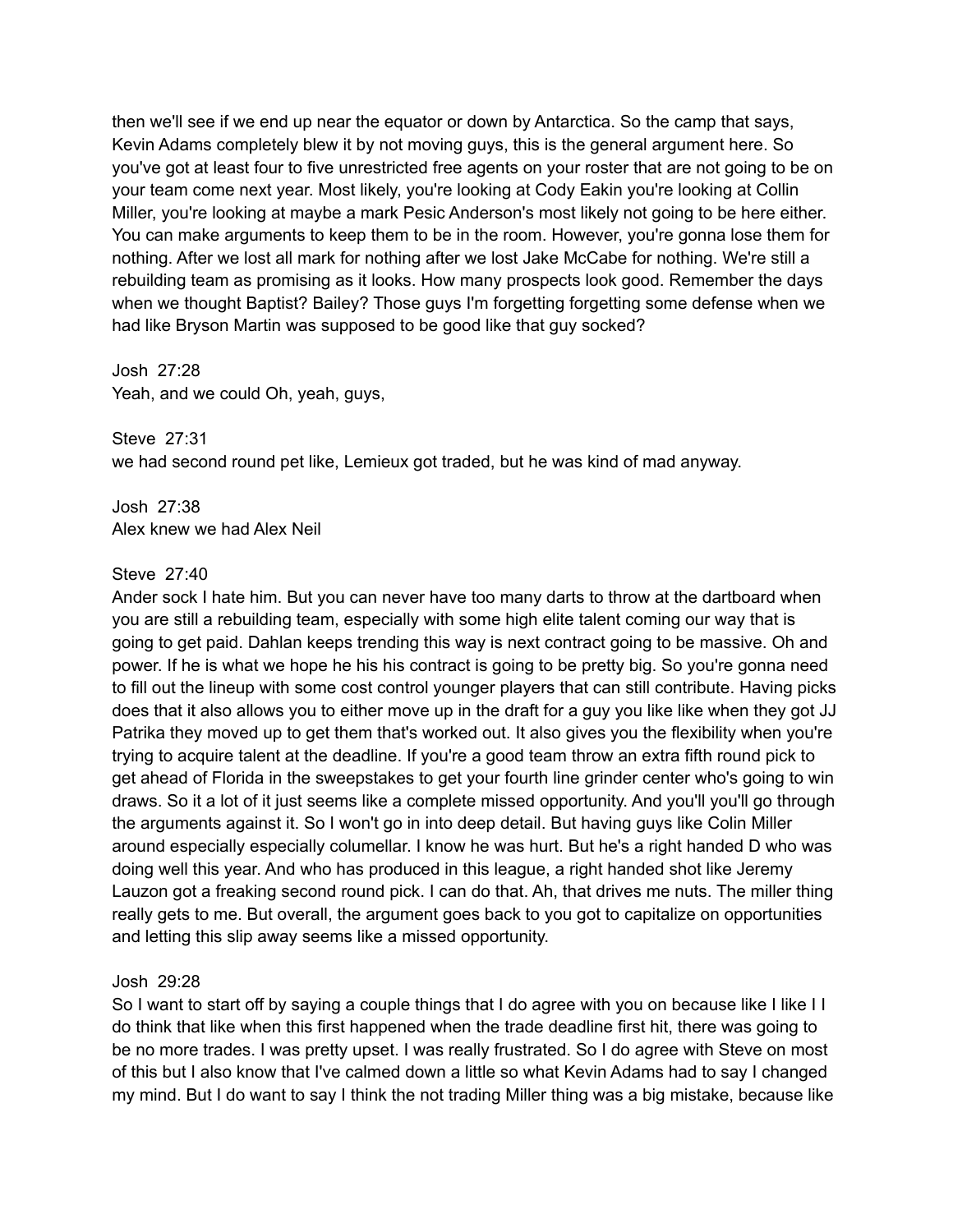you said, See, we could have got we probably could have got a lot for him and who knows why the trade didn't go through Adam said he wasn't getting what he wanted. So, I mean, he probably wanted a second like like Lausanne got but he only was probably getting offers for fourth or worse, fourth round picks are worse. So it's just how again, it's how the cookie crumbles. See, I said that right that time. So the other thing is, this was just it just felt like one of those years that they were weren't going to do anything anyway, so I had my expectations I had my hopes up for nothing pretty much but once Kevin Adams said what he was gonna say I've kind of changed my mind. So he did say, you know, we want guys like Miller and he like we like the group we have, which I get that you don't want to ruin the chemistry. The guys are really bonding together. Right now, Cody Eakin is supposedly a very good locker room guy. A guy like Mark Pysyk is great to have around. For his experience for guys like Darlene and Yoky, Haruru and even non defenseman like Casey mittelstadt And Paige Thompson. I mean, Robert hag came out and said that when he got traded to Florida, Mark Pysyk literally texted all the Florida guys that he had in his phone and texted them hags number, and said, Hey, guys, here's, here's Rob's number. He's a great guy. And, you know, help them out any way you can. And that's such a classy move from from an NHL that that's why I like that's why I like Mark Pysyk He's such a nice guy. Like, that's someone I hope that they sign it back in the offseason. They weren't going to move Craig Anderson, I mean, he. He loves it here, he says, And he doesn't want to he's playing too. So he doesn't want to go somewhere and be someone's insurance policy, just for a chance that maybe winning a Stanley Cup. But the columellar thing I think was a great mistake. But at the same time, like you said, Steve, he's a right handed defenseman, who is, uh, like he's needed. They're needed right now around the league. So maybe they're trying to work out an extension for him. I don't know if I'd really want to extend him. But at the right price, anything's possible, I think, I don't think he's worth the 3.8 that he's getting right now. But give him something a little under three, for a couple years just to try him out again, maybe, but it might be time to move on from him. And this might have been the perfect point to move on. But regardless, if you don't sign him by July first he's out of your hair. So it's, it's gonna be interesting to see what they do there with Miller and with Zeke and guys like that too, because like I said, Eakins a pretty good locker room guy. So I think that was their main focus, his trade deadline was making the right moves to maximize their assets. But keeping the chemistry intact and keeping everyone's mind in the right place, because we trade someone right now. It's not going to change your season, the season's over with, it's been over for about a month, month or two now. And some could argue even longer, but this trade deadline is probably the smartest move for the future. In the sense of you didn't. You didn't wreck what you have built. But that's not to say that they're going to stick with the same group next year because this group clearly isn't always working. They need to clearly make some upgrades here. But for right now, this is fine. I think the one thing I was also pissed about was the fact that they didn't use their trade cap or their salary capital. I think that that was another big mistake by Kevin Adams. Supposedly there were calls to try to do that, but they just never panned out. Um, I the one trade that I didn't bring up on a trade deadline episode and I want to throw this at you right now. Steve. I wanted the Sabres to take on Tyler Myers contract from the Vancouver Canucks. I would like I don't know what we would have sent them back. I would have wanted more than just Myers but Myers is a veteran right hand defenseman, I think that could be would have been like a decent pairing with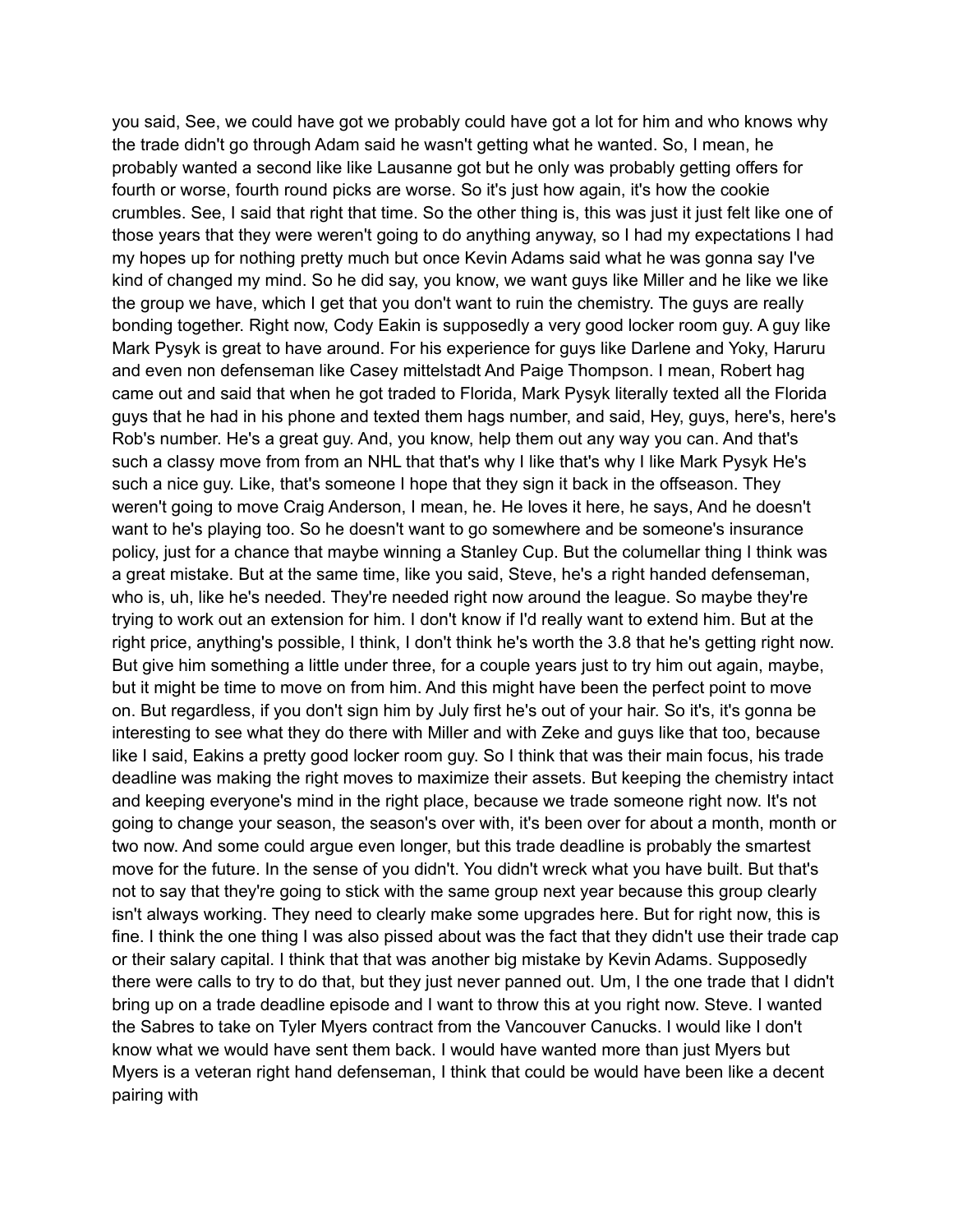own power when he comes in. I mean, like that's exactly what they're looking for is a veteran defenseman on the right side to pair with power. And Myers is one of those guys. So I want to hear your thoughts on that if you have any ideas of what we could get from them or could have gave back. But that's just a trade that I thought of because Vancouver's in capital and that's a contract that's killing them right now. But what are your What are your yes,

### Steve 34:42

so So real quick about that contract? How many years is left on it? Can you look that up for me? And then my initial reaction on it is you could want it to be an offseason move because with the turnaround of Vancouver they are trying to make the playoffs but They are in some dire straits with a lot of guys and that their long term future doesn't look so bright.

Josh 35:06

So after after this probably after this year he has to left.

Steve 35:12

Yes to left. Okay, so that's that's not too bad because at most you, he comes off assuming that power burns a year first year of his entry level the end of this season. You still have power on his eLC. So the money at two more years at five, whatever he's getting, I think it's high fives low six. It is exactly six. It's exactly sex. Okay, so split the difference. So at sit at \$6 million for I mean, he's a second pair right handed D with a lot of experience in this league. I think he's got a bad rap here because he didn't have much support.

Josh 35:51 We also thought he broke his legs. Yeah,

Steve 35:55

we we thought he was gonna be like, Vic, basically Victor Hedman and he wasn't he was Tyler Myers. So the Tyler Myers is still good player. And that would be a good use of our cap space in the offseason. That's an offseason move.

Josh 36:13 Right. Because this deadline. Yeah, go ahead.

Steve 36:16

Yeah, getting back to this deadline. So the other part of not moving guys. Two things. One, it makes me very worried about Ryan Johnson, because they need to sign him this offseason before so he doesn't go into his senior year. And then we get scorned and he leaves and we apparently we get a compensation comp. I can't say the word a compensation Peck. Compensatory? It's about as close as I'm going to get. So it would be the last tick and it'd be like an EQ, it's an extra second round pick, which would be

Josh 36:57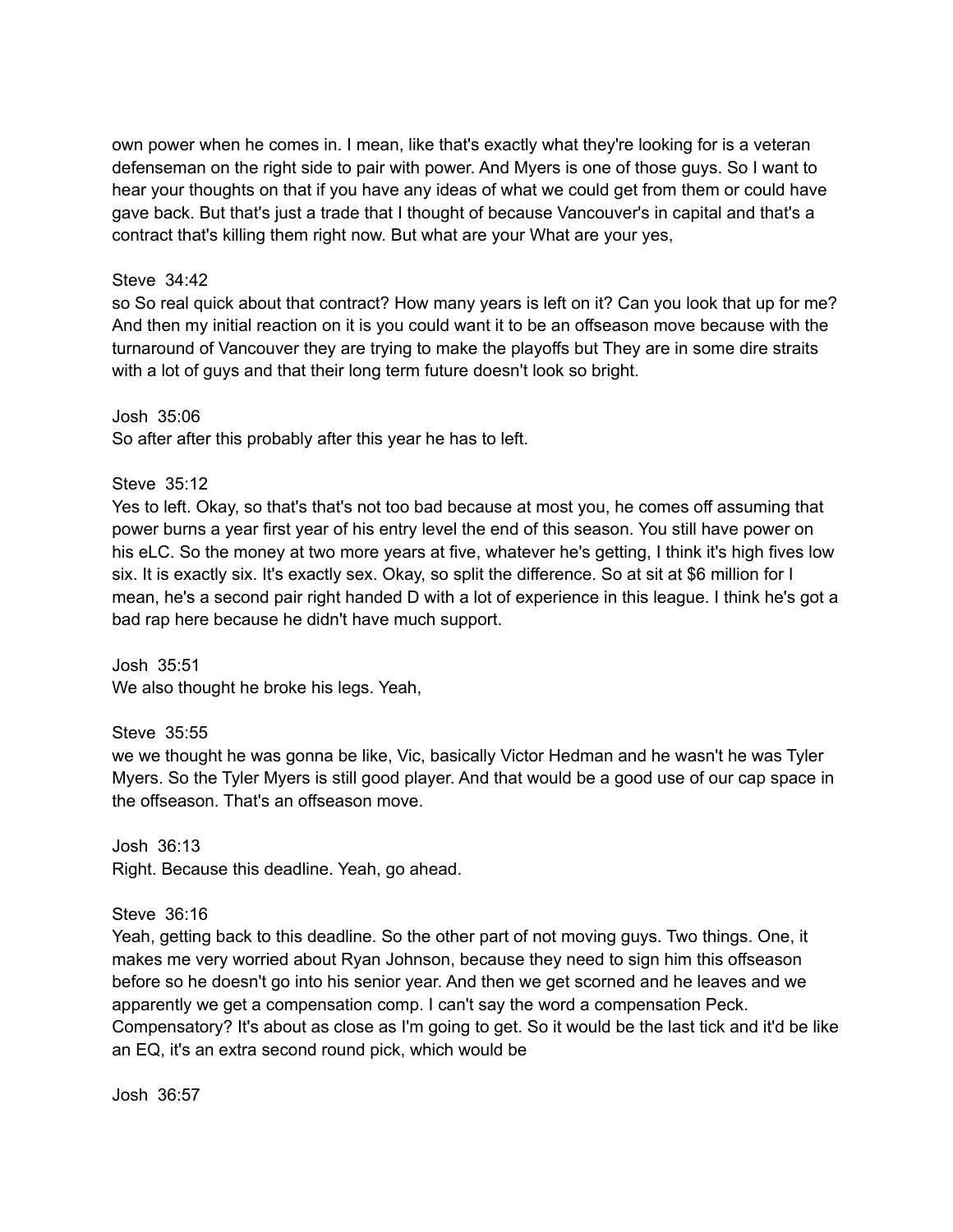#### why would it be second?

### Steve 36:59

Because it's a sec, they the compensation when your first round pick doesn't sign as a second round peg? Oh, okay. I don't know if it would be like the same slot that they picked them. So they picked them at the end of the first round. It was the St. Louis 31st. Overall pick, right back when they won the cup. So it would probably pick them and take in the second round.

### Josh 37:19

But would it be 62. Now since there's 32 teams,

## Steve 37:22

if there's 32, teams double that 64. So it'd be the 65th overall pick, who's all not not terrible, but Ryan Johnson's a good player, and I want him signed. So that worries me just having too many bodies, and now you have less incentive for him to burn a year. It's just not having as many cards in your hand, then you have to worry about Okay, so we need to get power into the mix. And we need to get playing time for some of these guys and Collin Miller still there. I don't know how happy he is knowing he probably could have been on a contender. And instead he's here in a place where he hasn't exactly had any success whatsoever, Team wise. So he's gonna be looking to get out and he's still around.

#### Josh 38:15

Well, here's my question about and it's a numbers game. Here's my question about Johnson. We have to sign him by July 1, correct?

Steve 38:24 Not this July 1. It would be knocking I don't even think it's July 1.

Josh 38:29 We have to we have to sign him this offseason. Pretty much.

Steve 38:33

Yeah, otherwise he goes into his senior year can play it out and then he just has to wait like four or five months like the Jimmy VC thing. And then I think like mid, I think it's August 15 or something weird like that, where he can sign anywhere.

## Josh 38:49

So here's here's the thing. Free Agents on defense for the Sabres, obviously, as we talked about Colin Miller, Mark Pysyk. There's going to be a lot of open spaces I think still columellar Mark Pysyk will butcher and Jacob Bryson's on RFA. So that leaves you with for three Yeah, four guys on the books. Casey Fitzgerald, a TIA Samuelsson Henri jokiharju and Rasmus Dolly. So, power comes in, right power comes in, he plays third pair with Mark Pysyk. For now we'll say Casey Fitzgerald and Mathias Samuelson are really good pairing I think and when Fitzgerald gets healthy again, I think those two should be together. And then you have Deleon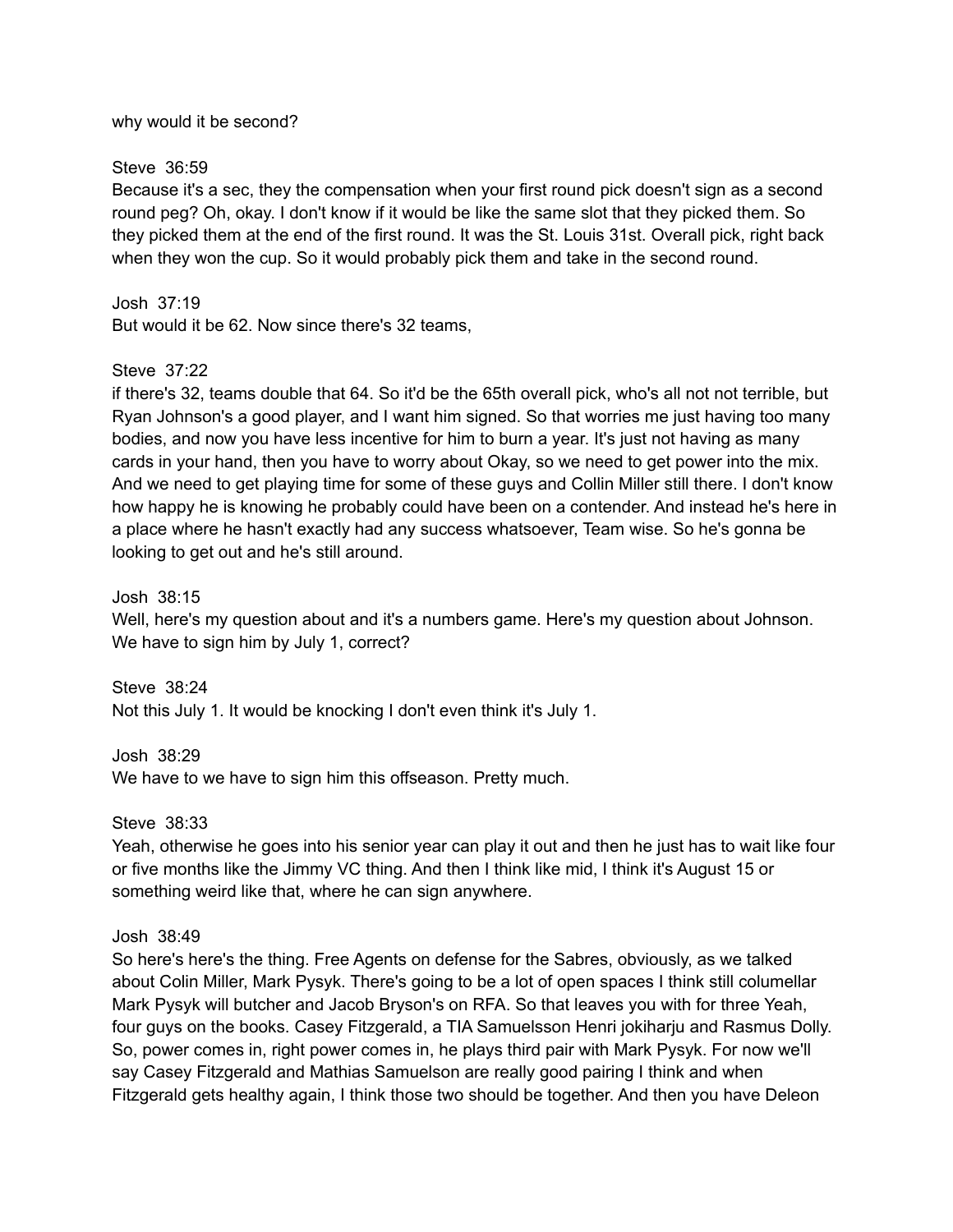and jokiharju. So Miller's the odd guy out in that in that case, and say you you're not going to bring back well butcher you're not going to bring back. Colin Miller. She have your six guys right there and Johnson is still the odd guy out unless you don't bring back Pysyk if you don't bring back Pysyk you can put power and Johnson together but that's an inexperienced pair. I don't know if they want to do that. Exactly. And if you go the route

### Steve 40:00

still left. And I thought it's Johnson thing. He might that's what's interesting. So Johnson's skill set being, he's not super offensive, but he can move the puck. He's a really good skater, but he doesn't have those offensive impacts you would expect from someone who's such a great skater. So he's kind of like a more sound defensive Brandon Montour. So he could be a guy in that kind of skill set. He doesn't need to be on the left side because he kind of compensates with you know, hockey sense and his skating will step up for him. So he could be the guy who plays the right side because we have a lot of guys we are really high on who all shoot left. We saw Darlene do that earlier in the year when he was struggling saw him on the right side it was ugly might be a completely different story now but do you really want to bet on it? So just moving forward this blue line it needs a little work and it if we'll see we'll see what they do I'm worried about Johnson if they don't think he's gonna sign they must trade him this offseason trade him get get a experience forward. Something like that. I I don't know where it came from. But my buddy was saying they were talking about maybe Johnson for like Mayfield or something from from the island. Yeah. If you're yeah if you're doing that like try and get Cal cluster faster clock so you know get one of those solid fourth line guys who you know, you can plug in the lineup and he would be really fun to watch with like a Girgensons and ask blender. So So yeah, yeah, I don't know which side Clutterbuck plays. But if he plays right foot him with Girgensons if he plays left foot and moto Poso, and just watch them ruin people's nights.

#### Josh 42:14

And so here's here's my last quick thought on the defense situation. So obviously, they want to bring in an experienced veteran guy for power, but why not also try to bring any Veteran Experience guy with for Johnson as well, if Johnson does in fact, the right side? Like you said, he shoots left but he can probably play the right. So another guy I was looking at was Alex Goligoski. On the Minnesota Wild, he's a UFC at the end of the season. He's 36 to making way too much money right now. He's also kind of an an ageless wonder. So he's someone that I've always liked. And I don't think he'd be a bad addition to this team. But part of me wants Tyler Meyers more just because of the sentimental value there. But another thought is is trying to bring both in but the problem there is you found a couple diamonds in the rough in Casey Fitzgerald Matea Samuelsson this year. So you have a pairing there you have Darlene obviously, and then the question mark then goes to Henry Aoki, are you You know what I'm saying? I'm gonna take trade how to trade Henry. Okie, are you?

Steve 43:23 Absolutely.

Josh 43:24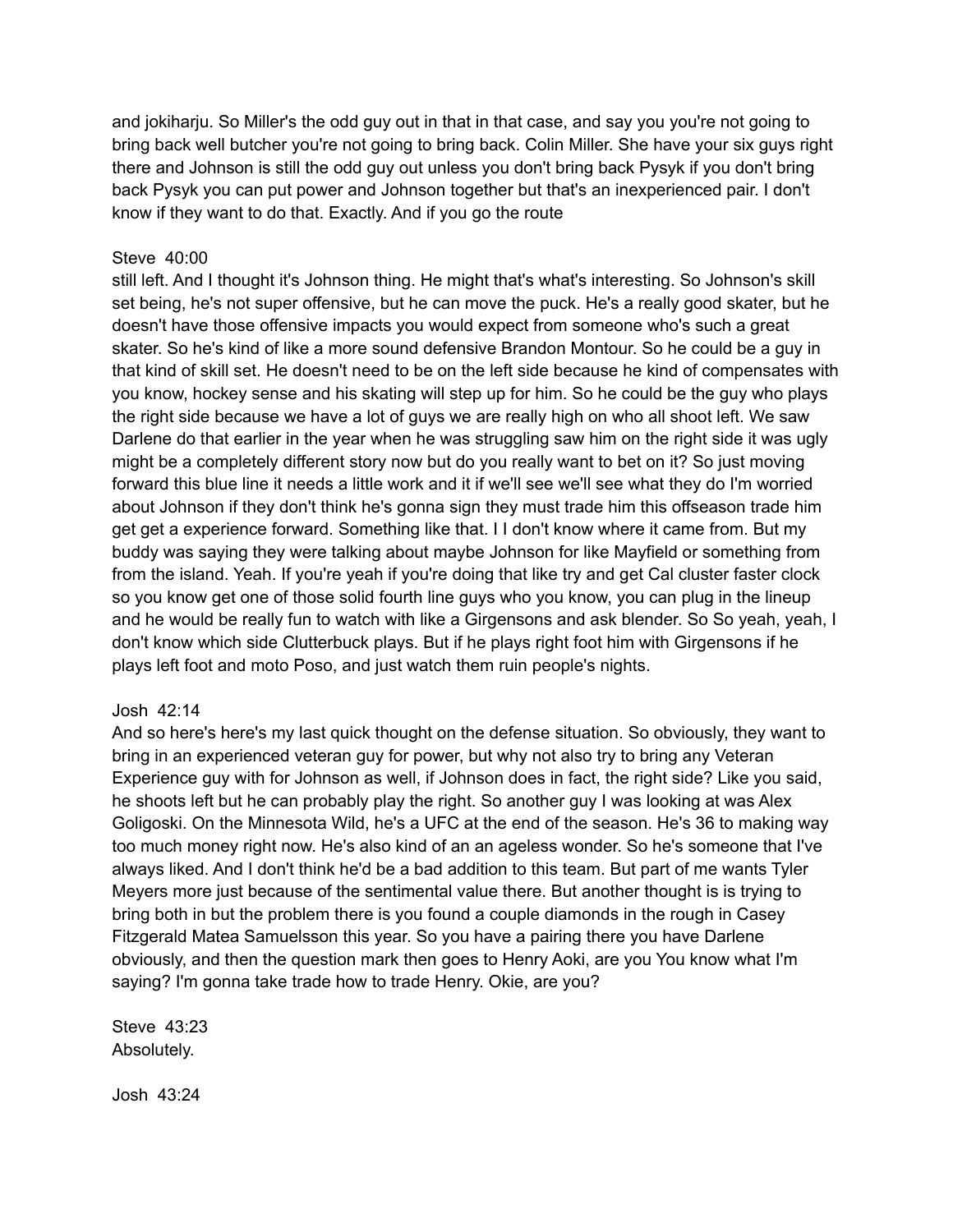I've thought the same thing the past couple of weeks. Because

## Steve 43:27

I think his wrap around the league is higher than he will ever reach in his career. I think what we've seen and I was really high on him to like when I saw him at the World Juniors playing with I think Lacson on Finland. I've loved how he played, but he just hasn't gotten better. And he actually makes that dalim pair worse. Hmm. which is saying something because Darlene is raising all boats at this point. Except Yoky. Are you right? The man when you see him, he just looks the last half the time and honestly it better than Alex Nylander, but I think I think you can do better than Yoki Are you? So here, problem is the team really likes them and they're really high on them. So I don't think they'll trade them but if it were me, he'd be the guy I need to go. But then you have literally no one on your right side.

# Josh 44:25

But then But then you bring in Tyler Meyers and you have someone he's not what it used to be, but he's still again, a veteran right shot defenseman who is highly touted in the league. Alex Goligoski is another guy like that like those aren't your like bln dolls, but they'll they'll hold you over until guys like Ryan Johnson, Casey Fitzgerald are better on your right side and say you draft the right shot defenseman this year's draft it it's not your fixing everything. button but but it could help to bring in one of Have Goligoski or Myers so those those are the two of the guys that I'd love the Sabres to target on defense this offseason? I mean one would probably be cheaper than the other and Goligoski because you could sign him in free agency but I'm sure there's gonna be a bunch of other teams that want to have him on the roster.

## Steve 45:17

Yeah, when you look when Luke gets back, I'd be interested to see when we can really dig into in the offseason. Imagine what packaging Johnson portail Portillo, who I'm convinced is gonna do the Cal Peters and then sign you a Fae because he only has to be one more year and you know, he's in the depth chart, you can see UPL you see Levi, there's a lot of other places he could go if he's patients. So you trade him now, before the accident and Michigan's y'all know how good they'll be next year after they lose Hughes power, veneers a lot of guys, right? So she would be if you could package Ryan Johnson, Portillo and the Florida first round peg, imagine what player you could get for that. Oh, whether it's a whether it's a top six forward or a right, top for right handed shot defenseman, that, that opens in a lot of doors. That opens a lot of doors and that's like a that's the benefit of having all these guys, right? That's that's the benefit of Samuelson turning out to be what all his coaches said and guys like me are saying, but he literally cannot transition to skate for like the man's feet, or cinder blocks that are not cinder blocks anymore, and he is going to have a very long, productive career. I love how he plays. So I'm

## Josh 46:52

gonna throw out a name. You're not allowed to respond. You can have one you can have one word and response and then we're gonna leave it at that till we come back to this discussion and the offseason because I think we're going to do with me, you and Luke for the offseason.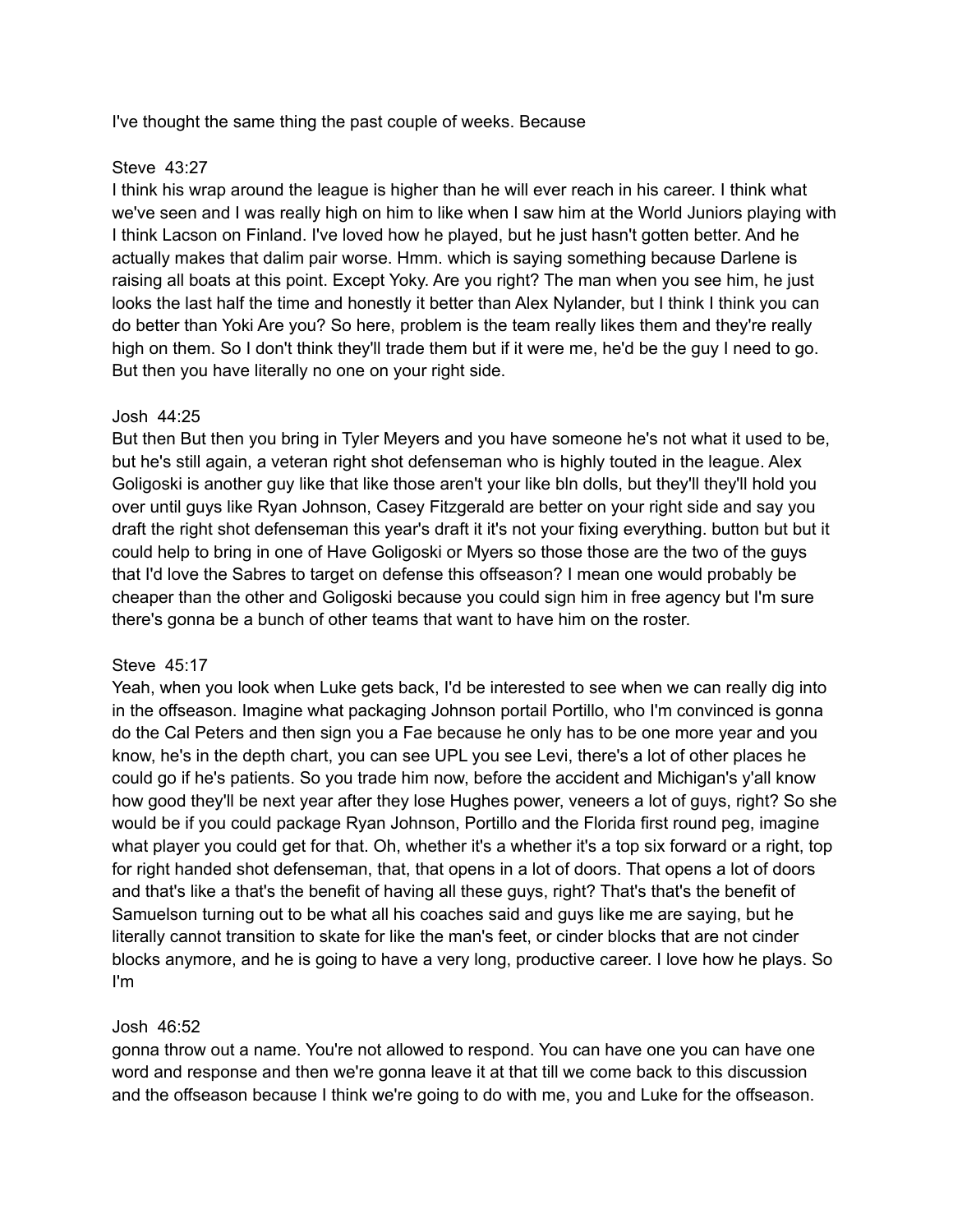Jacob Chychrun No, okay. All right. Well, we'll discuss that later in that in that package. So seeking change one word, I said what oh, wait, he's a left shot shit. Well, that's what I mean. Nevermind. Alright, moving on, looking ahead at the Sabres week ahead. They play Pittsburgh tomorrow night on March 23. As we're recording this on March 22. Actually, at night, this time, we're not doing it at the crack of dawn. After that, they have Washington on March 25th. Sunday March 27. They take on the New York Islanders. These are all home games by the way, or no I'm sorry. Sunday game is in New York against the Rangers. I might have said the islanders there. I don't know if I did or not. Then they have a back to back where they are in Chicago on the 28th they play again at home against Winnipeg on the 30th and then RJ night is April 1 Next Friday against the predators at home so a lot of games in the next week here for the Sabres I know through a lot of yet a lot of their Steve but one game that catches your eye and this next week here

#### Steve 48:19

well the first one coming up is one I've got my eye on only for two reasons. One, it's tn T and without the leafs they have to talk about the Sabres at least a little bit. So no, no, no, no

Josh 48:31 those talking about Crosby.

Steve 48:33 Oh, crap. You're right.

## Josh 48:37

Oh, no, no, no. They'll talk about Crosby with his newly acquired teammate Ricard Raquel.

#### Steve 48:43

Yeah, I won. I love that. I think I think Pittsburgh is going to be one of the teams in the East. I think out of the mat they're probably this close the gap between them and Carolina. I still give Carolina the advantage. It just depends on which goal is hot. But I'm also writing the preview for that game for die by the blade. So check that out shameless plug, because I am a plug. So as far as those games, just be beat the Rangers for the love. Just please. Hey, they are not they are not as good as they think they are because they are having an all world season by their goaltender goaltending is a hell of a drug and they're high as a kite.

#### Josh 49:34

I'm surprised that Chris Drury moved all those untouchables in that Andrew cop trade. I mean, wow. I mean, a guy like Jack Eichel can't get those second Rounders like that. You know, like, that's, that's shocking. Andrew capa is better than Jack like No. Anyway, yeah, I'd love to beat the Rangers too. After all that offseason bullshit that they put us through. I'm really looking forward to the RJ night game. I'm hopefully going to be going That's Luke. We'll be back by then. So me and him are planning on going. I don't know if you can free your busy tax schedule, Steve, but we're looking to go if you're available.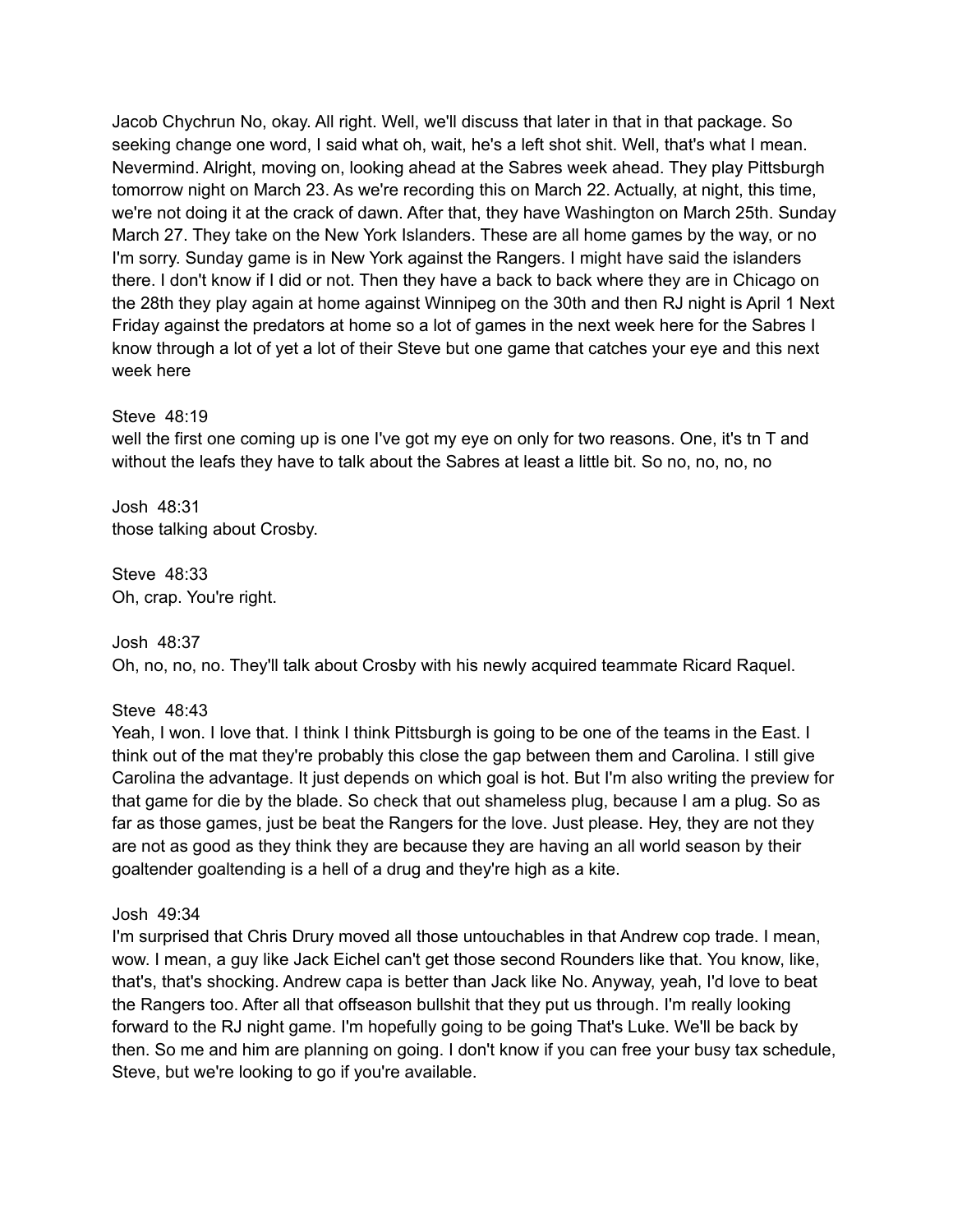Steve 50:10 We'll see.

Josh 50:12

So, wrapping up here, what's one thing you've had in the past week that you've you were excited about, or one thing that you're looking forward to in the next week here?

Steve 50:23

So I already already talked about the wedding. That was kind of the big thing. But other than that, one drink responsibly, non kids. So anyone over 21 not promoting underage drinking, but I was at Wegmans right before this doing the weekly shopping. And I saw something that actively made me very happy. The Genesee breweries Koelsch, red ruby Cole is now for sale, at least until I think they come off around the Fourth of July. So that's what I will be exclusively having in till I run out because it is phenomenal.

Josh 51:14 So I know what you're doing. I know what you're bringing to my birthday party. In other words,

Steve 51:18 pretty much yeah.

Josh 51:20 I've never actually had this stuff. So maybe maybe I'll steal one or two from you.

Steve 51:24 Sounds sounds like a birthday present.

Josh 51:28 That's the work that works for me. Oh, birthday.

Steve 51:31 Here's a feature headache.

Josh 51:34

So one exciting note from me. I just recently sold one of my hockey sticks on sideline swap shot at sideline swap. They don't promote us or anything, but they're just a really good website. Really good app. Um, and I had a little over 200 bucks in my account on there. So you know, I said, You know what, screw it, I can treat myself. And I bought myself my first ever brand new pair of hockey skates the other day. So that was nice. Turns out, I didn't realize this till after I bought them. But they were Bauer Supreme. And then we're power Supreme S 37 was the model. And that is exactly what my power stick that I just bought is to its power supreme s 37. So that's kind of some unplanned irony there. I don't really know. That's, it's I don't know why this gates and the sticker have the same like, model and all that stuff. But I don't really understand all that. But no, it was cool. It's nice to have pair of skates that actually fit you.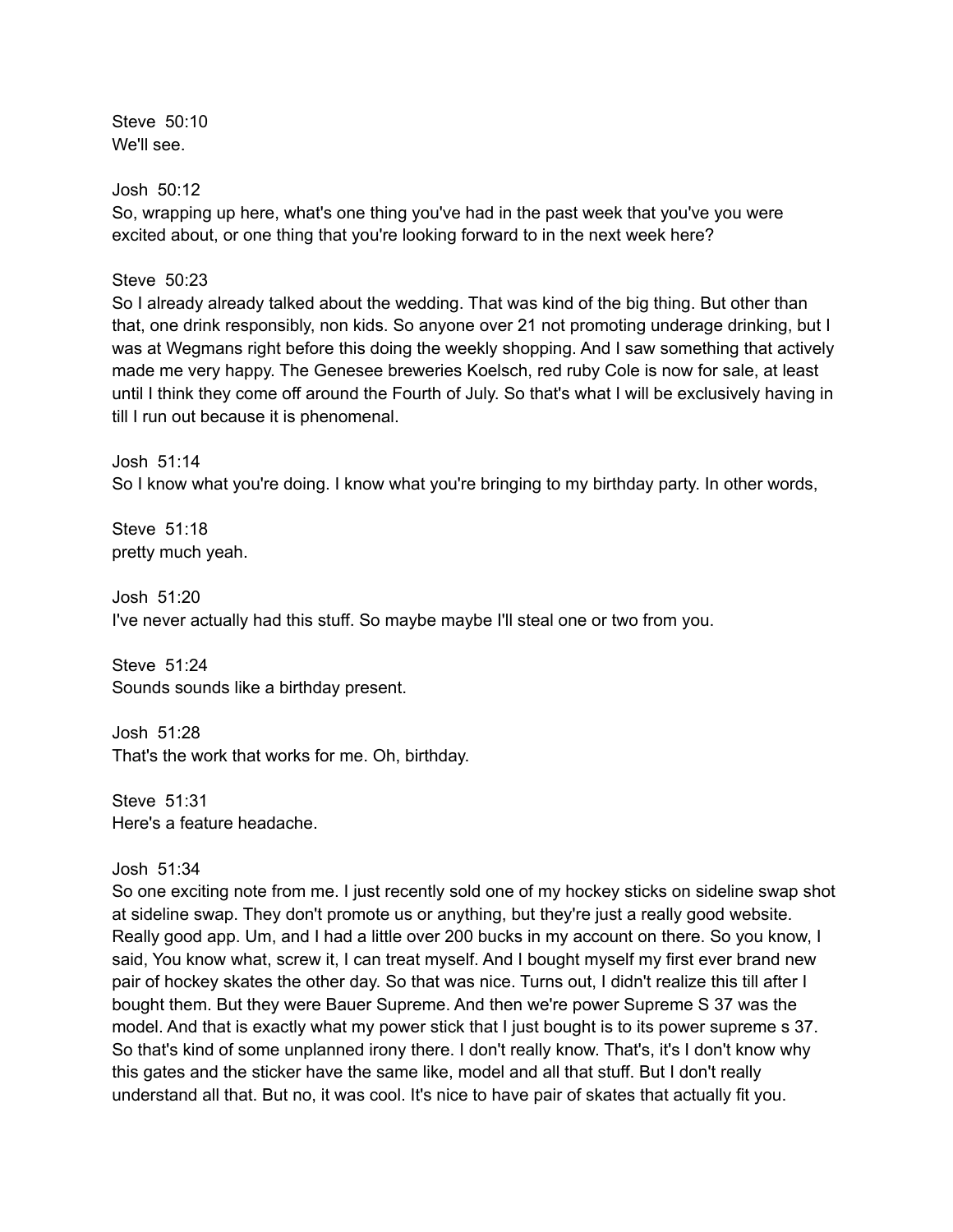Because the ones I had. Were a size too big. I found out. I went to pure hockey and I got my size done correctly. And the guy say Well, one of really high arches. So I don't know how you don't have immense foot pain from skating all the time. And to your skates are a size too big. And I'm like, Oh, well that explains why I can't you know, skate properly. And then I got some insoles for my for my feet too. So I can actually have my feet firmly in my skates. So it's a little bit of a exciting purchase for myself. And I'm happy I did. I'm excited to get to try him out. I have no idea when that next game will be but we'll see. So yeah, that's my big thing.

## Steve 53:10

See, now you're going to be used to the too big of skate. So now you're going to be falling all over the place with the right sighs skate until you adjust.

#### Josh 53:20

Oh yeah, that's the thing. Like I don't have my next game until like I play in that broken sticks League. It's a pickup game pickup league you sign up weekly. And my next game with them that I'm signed up for currently is not till April 3. So I haven't told them theoretically. But I don't know when in the next week or so. I'll be able to do that. So little nervous. I'm trying to get there before I can before I go out and do all this other stuff, but time will tell.

## Steve 53:47

Well, you know that goalie gear I gave you Yeah, goalie gear I didn't give you almost got used our goaltender for our beer League and this is the last thing I'll say cuz you know me. So our goalie during right before a playoff game dropped out two hours before so we're scrambling to find a Tandy. I literally brought I have like pads. I have a shoulder. I have mold. Are you going to try to Rochester and think oh, yeah, I'll

Josh 54:17 play in a barely playoff game way up.

## Steve 54:20

Oh, sweet. You would have gotten lit up. Yeah, using my brother's old gear, that stuff is beat the hell? So I use the backup backup goalie gear that I have and brought it to the rank luckily we found somebody last second, literally last second. But yeah, that almost got used with a player helmet. I think we had a catcher's mitt. Yeah, cuz I didn't have a Glover blocker.

Josh 54:50 I was like, you might want to steal your stuff back.

Steve 54:53

No, cuz it never gets used and honestly, the leg pads are fine, but if anyone use that chapter protector, I'm pretty sure they'd have a heart attack the first soft shot that hit their chest.

Josh 55:07

So in other words, you're ready to lay it on the line for the team.